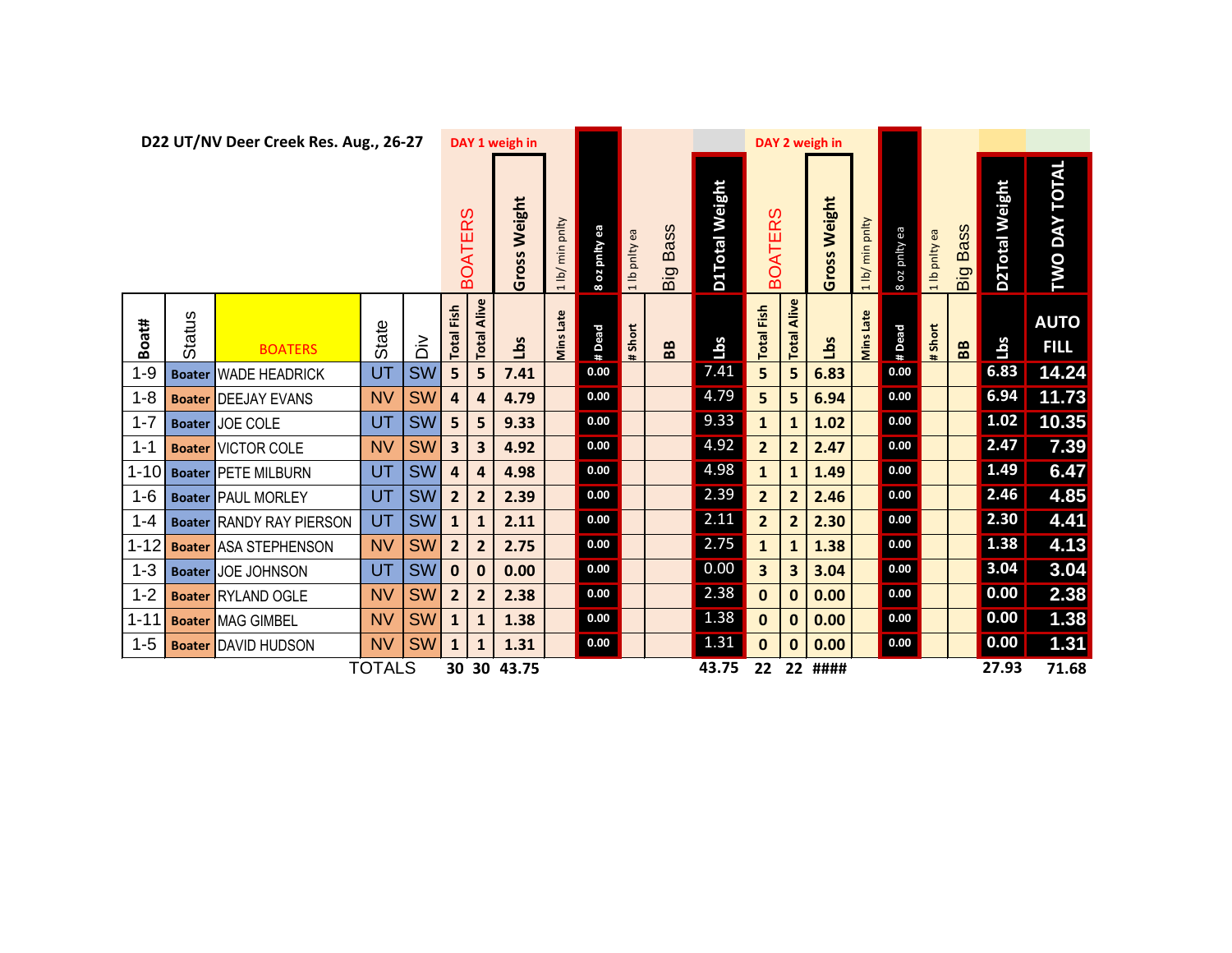|          |               | <b>STATE PRIDE</b>              |           |           |  |       |  |                   |       |  |
|----------|---------------|---------------------------------|-----------|-----------|--|-------|--|-------------------|-------|--|
|          |               | TOP 4 each state                |           |           |  | Total |  | <b>TEAM TOTAL</b> |       |  |
| $1 - 7$  |               | Boater <b>JOE COLE</b>          | UT        | <b>SW</b> |  | 10.35 |  |                   |       |  |
| 1-9      |               | <b>Boater WADE HEADRICK</b>     | UT        | <b>SW</b> |  | 14.24 |  |                   |       |  |
| $1 - 3$  | <b>Boater</b> | <b>JOE JOHNSON</b>              | UT        | <b>SW</b> |  | 3.04  |  |                   |       |  |
| $1 - 4$  |               | <b>Boater RANDY RAY PIERSON</b> | UT        | <b>SW</b> |  | 4.41  |  |                   | 32.04 |  |
| $1 - 8$  |               | <b>Boater DEEJAY EVANS</b>      | <b>NV</b> | <b>SW</b> |  | 11.73 |  |                   |       |  |
| $1 - 5$  |               | <b>Boater DAVID HUDSON</b>      | <b>NV</b> | <b>SW</b> |  | 1.31  |  |                   |       |  |
| $1 - 2$  |               | <b>Boater RYLAND OGLE</b>       | <b>NV</b> | <b>SW</b> |  | 2.38  |  |                   |       |  |
| $1 - 12$ |               | <b>Boater ASA STEPHENSON</b>    | <b>NV</b> | <b>SW</b> |  | 4.13  |  |                   | 19.55 |  |
|          |               |                                 |           |           |  |       |  |                   |       |  |
|          |               |                                 |           |           |  |       |  |                   |       |  |

32 19 51

20 16 35

**Ranger Cup Winner:WADE HEADRICK**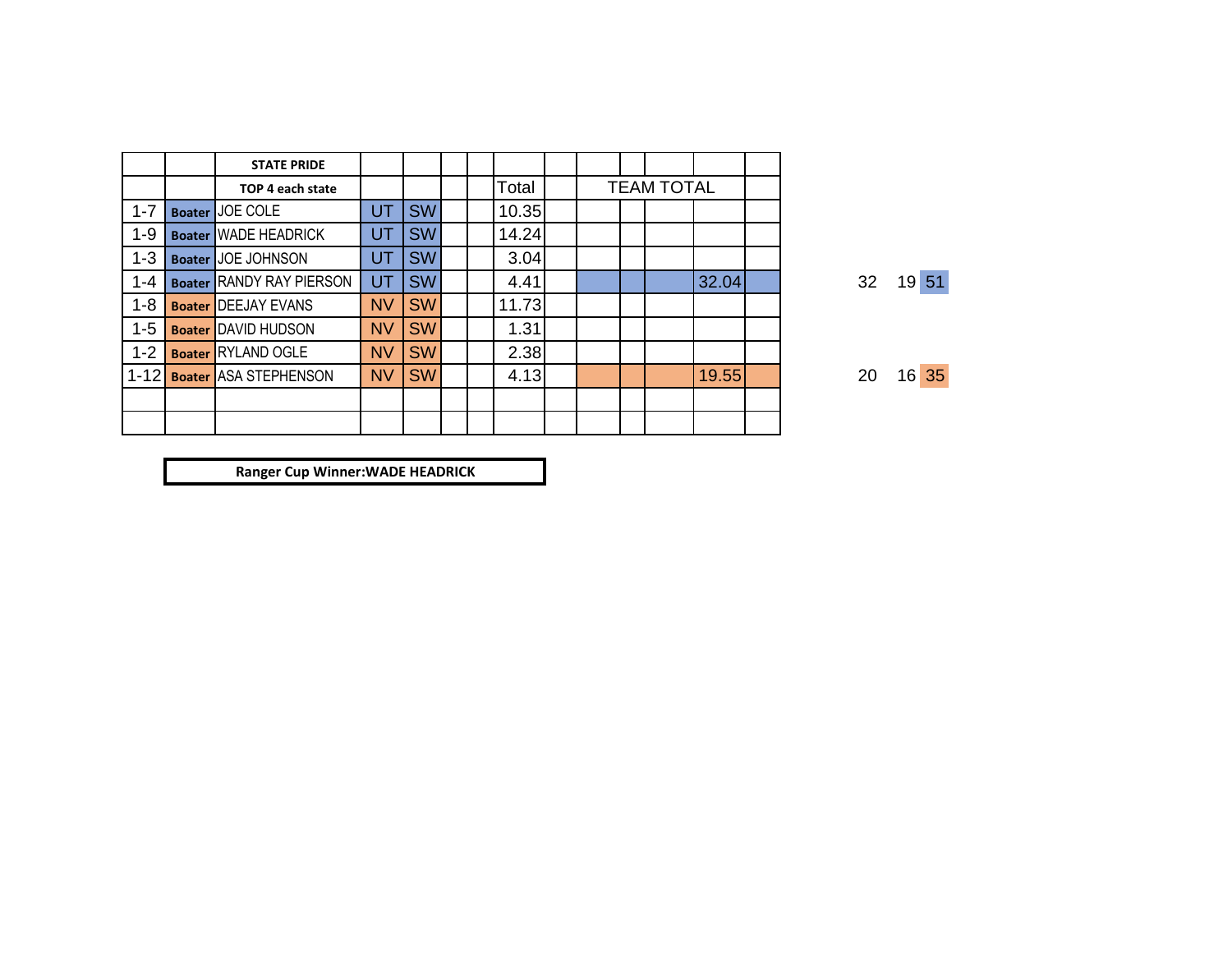| D22 UT/NV Deer Creek Res. Aug., 26-27 |         |        |                                            |           |           |                   |                | DAY 1 weigh in              |                             |               |                           |                         |                           |                          |                | DAY 2 weigh ir  |                     |                         |                 |                    |                       |                      |
|---------------------------------------|---------|--------|--------------------------------------------|-----------|-----------|-------------------|----------------|-----------------------------|-----------------------------|---------------|---------------------------|-------------------------|---------------------------|--------------------------|----------------|-----------------|---------------------|-------------------------|-----------------|--------------------|-----------------------|----------------------|
|                                       |         |        |                                            |           |           |                   | Co-Anglers     | Weight<br><b>S</b><br>Gross | min pnlty<br>$\overline{p}$ | B oz pnity ea | pnity ea<br>$\frac{d}{1}$ | <b>Bass</b><br>Big      | <b>Total Weight</b><br>D1 | Co-Anglers               |                | Weight<br>Gross | min pnlty<br>1 lb/  | oz pnity ea<br>$\infty$ | pnityea<br>1 lb | <b>Bass</b><br>Big | <b>D2Total Weight</b> | <b>TWO DAY TOTAL</b> |
| Boat#<br>ដ                            | D2Boat# | Status | <b>CO-ANGLERS</b>                          | State     | ≶َ        | <b>Total Fish</b> | Alive<br>Total | Lbs                         | <b>Mins Late</b>            | # Dead        | # Short                   | $\mathbf{B} \mathbf{B}$ | <u>SqT</u>                |                          |                |                 | Late<br><b>Mins</b> | # Dead                  | Short           | BB                 | Lbs                   | <b>UTO FIL</b>       |
| $1 - 11$                              | $1 - 5$ |        | CoAngle GABE AROCA                         | UT        | SW        | 3                 | 3              | 3.36                        |                             | 0.00          |                           |                         | 3.36                      | 4                        | $\overline{4}$ | 4.78            |                     | 0.00                    |                 |                    | 4.78                  | 8.14                 |
| $1 - 9$                               | $1 - 3$ |        | <b>CoAngle</b> PAUL AZNAREZ                | <b>NV</b> | <b>SW</b> | 3                 | 3              | 3.63                        |                             | 0.00          |                           |                         | 3.63                      | 3                        | 3              | 3.15            |                     | 0.00                    |                 |                    | 3.15                  | 6.78                 |
| $1 - 8$                               |         |        | <b>KENNY</b><br>1-11 CoAngle KEOVILAYPHONE | UT        | <b>SW</b> | 3                 | 3              | 4.43                        |                             | 0.00          |                           |                         | 4.43                      | $\overline{2}$           | $\overline{2}$ | 2.31            |                     | 0.00                    |                 |                    | 2.31                  | 6.74                 |
| $1 - 10$                              | $1 - 4$ |        | <b>CoAngle</b> MATT DURHAM                 | <b>NV</b> | <b>SW</b> | $\mathbf 1$       | $\mathbf 1$    | 1.34                        |                             | 0.00          |                           |                         | 1.34                      | $\overline{\mathcal{A}}$ | $\overline{4}$ | 4.77            |                     | 0.00                    |                 |                    | 4.77                  | 6.11                 |
| $1 - 5$                               |         |        | 1-8 CoAngle JACOB JOHNSON                  | UT        | <b>SW</b> | $\overline{2}$    | $\overline{2}$ | 2.56                        |                             | 0.00          |                           |                         | 2.56                      | 1                        |                | 1.53            |                     | 0.00                    |                 |                    | 1.53                  | 4.09                 |
| $1 - 3$                               |         |        | 1-7 CoAngle LAUREN STORLA                  | <b>NV</b> | <b>SW</b> | 3                 | 3              | 2.87                        |                             | 0.00          |                           |                         | 2.87                      | $\mathbf 1$              | 1              | 1.10            |                     | 0.00                    |                 |                    | 1.10                  | 3.97                 |
| $1 - 6$                               |         |        | 1-10 CoAngle ROBERT CORBIN                 | <b>NV</b> | <b>SW</b> | $\overline{2}$    | $\overline{2}$ | 2.73                        |                             | 0.00          |                           |                         | 2.73                      | $\mathbf 1$              | $\mathbf 1$    | 1.24            |                     | 0.00                    |                 |                    | 1.24                  | 3.97                 |
| $1 - 4$                               |         |        | 1-9 CoAngle DILLON COLE                    | <b>NV</b> | <b>SW</b> |                   | 1              | 2.11                        |                             | 0.00          |                           |                         | 2.11                      | 1                        |                | 1.33            |                     | 0.00                    |                 |                    | 1.33                  | 3.44                 |
| $1 - 12$                              | $1 - 1$ |        | CoAngle CHRIS ALLISON                      | UT        | <b>SW</b> | $\overline{2}$    | $\overline{2}$ | 2.50                        |                             | 0.00          |                           |                         | 2.50                      | $\mathbf 0$              | $\mathbf 0$    | 0.00            |                     | 0.00                    |                 |                    | 0.00                  | 2.50                 |
| $1 - 7$                               |         |        | 1-6 CoAngle VOE COX                        | <b>NV</b> | <b>SW</b> | $\theta$          | $\mathbf 0$    | 0.00                        |                             | 0.00          |                           |                         | 0.00                      | $\mathbf 1$              |                | 1.35            |                     | 0.00                    |                 |                    | 1.35                  | 1.35                 |
| $1 - 1$                               |         |        | 1-2 CoAngle CORY STOVALL                   | UT        | <b>SW</b> | $\overline{0}$    | $\overline{0}$ | 0.00                        |                             | 0.00          |                           |                         | 0.00                      | $\mathbf 0$              | $\overline{0}$ | 0.00            |                     | 0.00                    |                 |                    | 0.00                  | 0.00                 |
| $1 - 2$                               |         |        | 1-12 CoAngle KEVIN ZILLIG                  | UT        | <b>SW</b> | $\mathbf 0$       | $\mathbf 0$    | 0.00                        |                             | 0.00          |                           |                         | 0.00                      | 0                        | 0              | 0.00            |                     | 0.00                    |                 |                    | 0.00                  | 0.00                 |
|                                       |         |        | TOP 4 each state                           |           |           |                   |                | 20 20 25.53                 | 0                           | 0.00          |                           |                         | 25.53                     | 18                       |                | 18 ####         |                     | 0.00                    |                 |                    | 21.56                 | 47.09                |